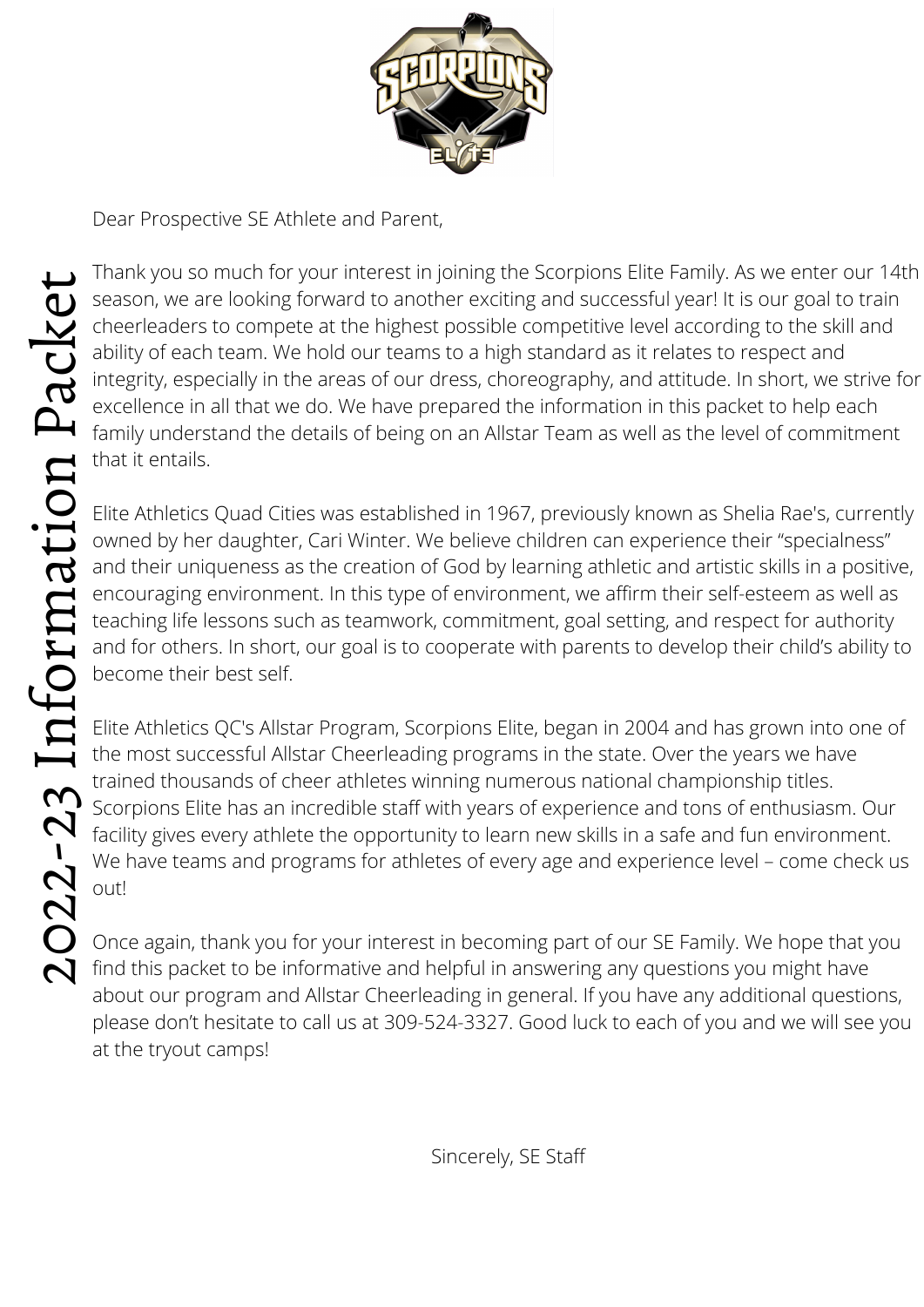# Overview & Tryout Information What is Allstar Cheerleading?

Allstar Cheerleading is a very popular and growing competitive sport. Different from traditional cheerleading, athletes who participate in the sport of Allstar Cheerleading do not cheer for a team, they ARE the team. The coaches create a competition routine, which includes the elements of tumbling, stunts, jumps, dance, and other skills set to music. Scorpions Elite has three different types of competitive teams: Allstar Elite, Allstar Prep and Allstar Novice. Allstar cheerleading is a great way for athletes to learn new skills while building teamwork, goal-setting, sportsmanship, and numerous other social skills while making lifelong friendships.

# Information Meeting

Have any questions? Do you want to find out more about the SE Family? Come join us in our in-person parent meeting!

**Wednesday, June 1 at 7:00pm**

# Tryout Fee & Registration

In order to attend the tryout evaluation, all athletes must complete & turn in their registration & the (NON-REFUNDABLE) \$50 tryout fee. Please complete the registration via our Parent Portal.

### **All payments MUST be paid through the portal, no exceptions.**

www.iwantelite.com > Parent Portal > "Booking" > "2022-23 Season Allstar Tryouts"

# Tryouts Skills Camps

We have Tryout skill camps to help prepare athletes for our upcoming team placements. All of our camps are open to the public and are split accordingly. Camps are for tumbling, jumping, stunting, flyer & base technique! Stunting will only happen if our clinics have enough athletes to stunt. Clinics are not mandatory but highly recommended. Register online via Parent Portal! \*\*If there is not an age group by the camp, all ages are welcome! **April 9** - Mini Prep (ages 5-8) **May 1** - Mini Prep (ages 5-8) **May 1** - Youth Prep (ages 9-12) **May 14** - Senior Prep (ages 13+) **May 15** - Mini Prep (ages 5-8) **May 16** - Jump-To-It **May 18** - Flight School & Base Tech **May 19** - Flight School & Base Tech **May 20** - Training With The Pros **May 21** - Training With The Pros **May 23** - Standing & Sync Tumbling May 25 - Jump-To-It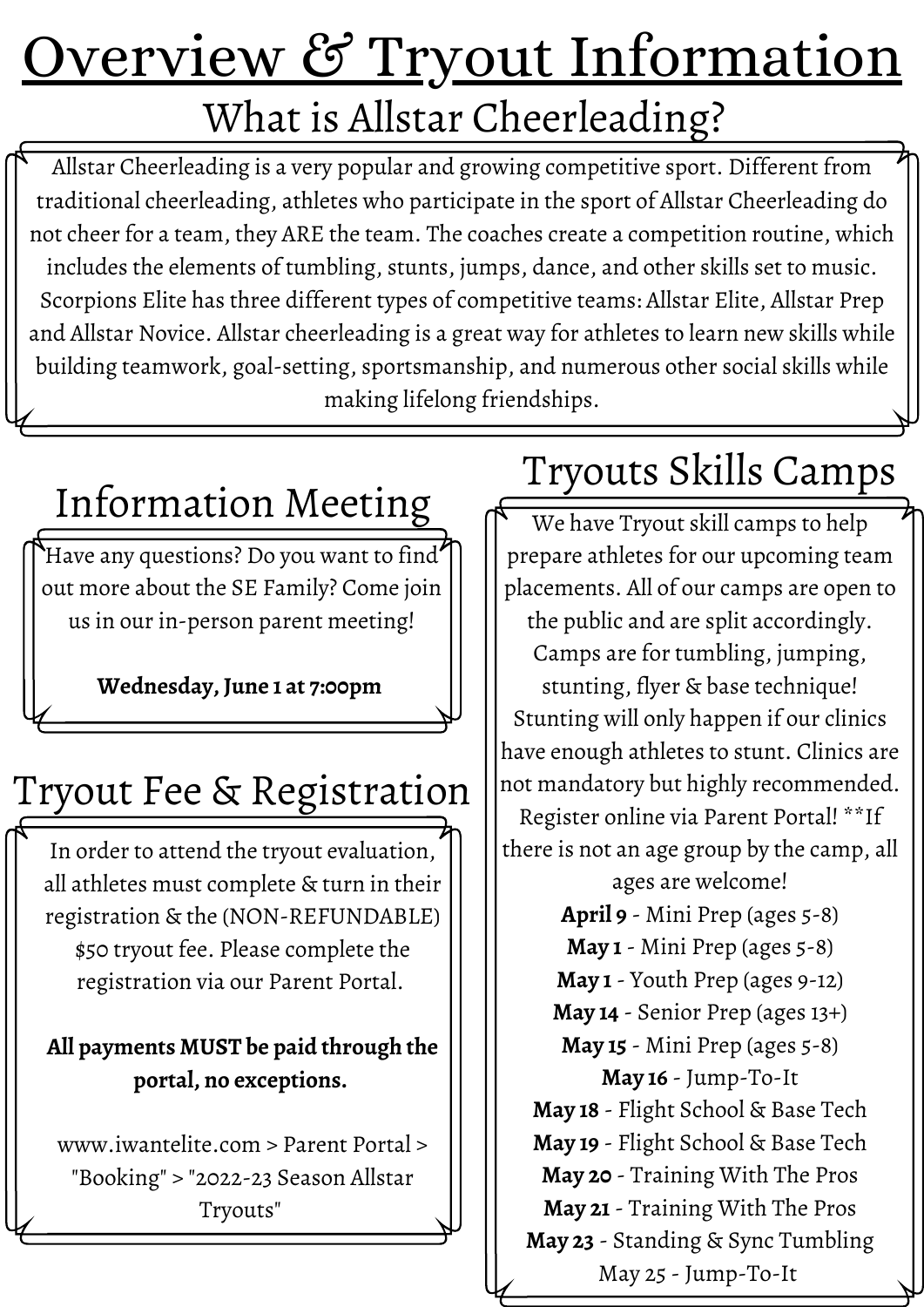# Tryout Details

**Purpose of Tryouts:** The purpose of tryouts is to evaluate each athlete's skills in order to place them on a team with other athletes of *similar age and ability level*. They will be evaluated in stunting, tumbling, jumps, and motions. Tumbling skills and motions will be shown through a mini routine by the athletes if they are trying out for an Elite team. Scores will be ranked between 1-5. 1- Attempted Skill. 2- Poor technique. 3- Average Technique. 4- Great technique. 5- Phenomenal Technique.

You can find the Tumbling Evaluation Sheet and video at www.iwantelite.com. The squads will be formed to make sure we have strong flyers, bases, back spots as well as excellent tumbling. **Exceptions are sometimes made to complete a well-rounded roster.**

For athletes that are trying out for Prep will have an evaluation for tumbling and jumps

**What to Wear:** Athletes should wear athletic shorts, shirt, and tennis shoes. For girls, hair should be pulled up and out of face with a bow and a sport bra must be worn under their shirt.

# **Tryout Evaluations Dates**: **(Pick one block)**

Part 1: Saturday, May 28 - Tryouts **Part 2:** Sunday, May 29 - Online Team Reveal **Part 3:** Monday, May 30 - In-Person Team Reveal at 7:00pm \*\*Note: If you are not available during Tryouts,

a private evaluation can be scheduled by emailing mia@iwantelite.com. Tryout fee will be \$85.\*\*

**Tryouts Process:** Team Placements are a stress-free environment! We want each athlete to be excited and let us help them reach their full potential!

Part 1: Tryouts are separated into 10minute blocks. Please choose one that works best for your schedule. **Part 2:** Online Team Reveal videos will be posted at 6:00pm via our website.

**Part 3:**In-Person Team Gatherings will be at the gym at 7:00pm. This is a great opportunity for the athletes to get to know their new teammates, have fun, take pictures & pick up their gift! Parents are welcome to stay and get to know other parents as well! A cop of your Athlete Tryout Evaluation sheet will be available in individual envelopes for parents to pick up and keep.

# **Tryout Checklist**

- Any remaining balances paid 1. prior to Tryouts.
- Make an account on Parent 2. Portal (new parents).
- 3. \$50 Tryout Fee paid
- Completed Tryout registration 4. (Parent Portal)
- 5. Completed waiver (Parent Portal)
- 6. Get ready to have a blast!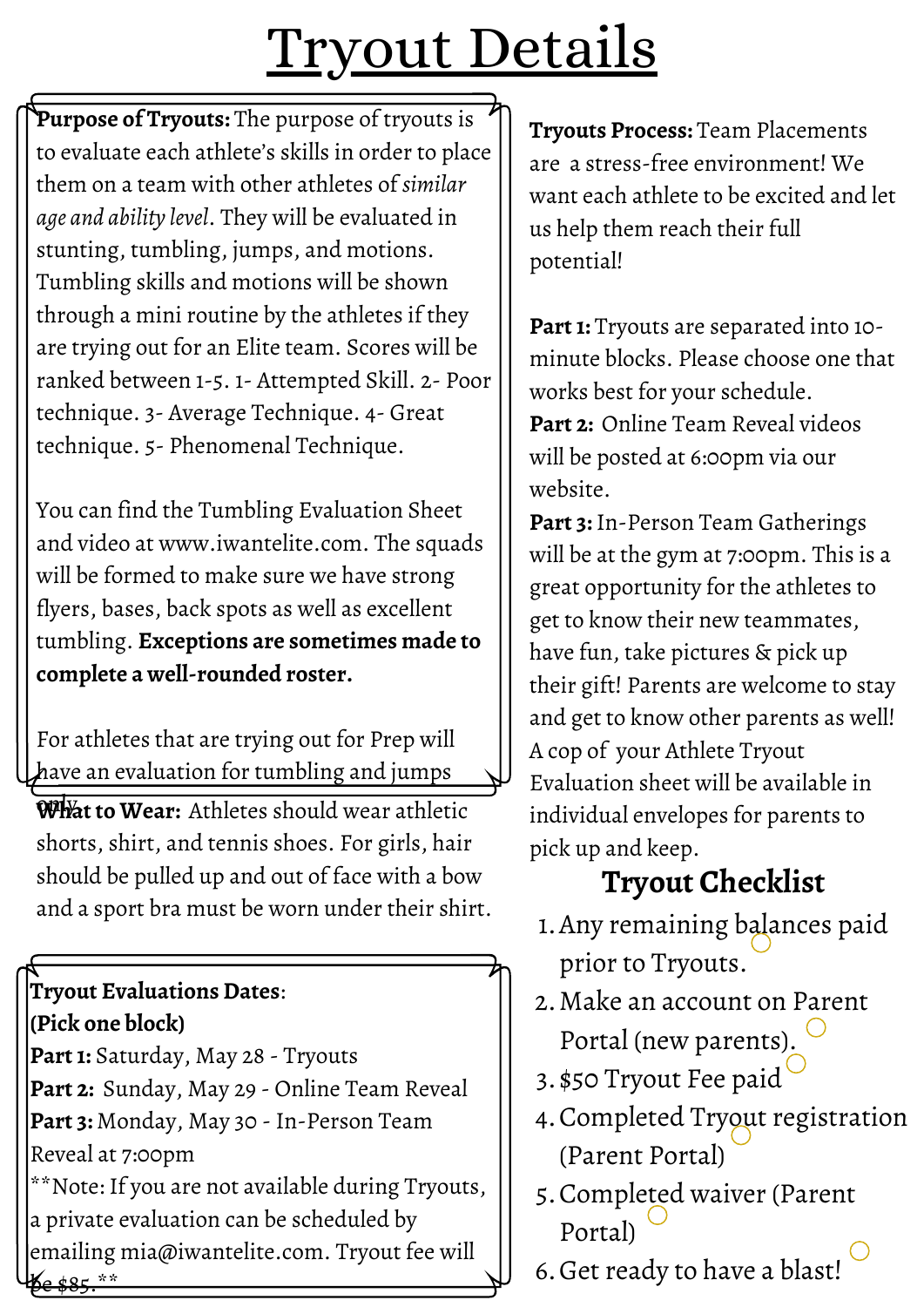# Allstar Program

#### **ALLSTAR ELITE**

Our **ELITE** program is for athletes who are committed to performing at the highest level of competitive cheer within their specific performance level. This program requires a demanding practice schedule, out of state competitions and a significant financial obligation. Athletes in our **ELITE** program will be held to high standards and expected to be fully committed to their competitive team(s). **ELITE** program pricing is available on page 5.

## **ALLSTAR PREP**

Our **PREP** program is for athletes who are interested in Allstar cheer but need to build their experience and better improve their skills to perform at an ELITE level, or those that may have other commitment that orevent them from committing to our ELITE travel cheer program. This program is designed for athletes who are looking to build their cheer experience while giving them an opportunity togrow and perfect skills. **PREP** program pricing is available on page 5.

### **ALLSTAR NOVICE**

5.

Our **NOVICE** program is deisgned to build and improve each athletes' skills to perform at an ELITE level of Allstar cheer. **NOVICE** divisions are evaluated by judges on a rating system (Outstanding, Excellent, Superior). **NOVICE** program pricing is available on page

| Program       | <b>Weekly Practice</b><br>& Tumble Hours | Regular Season<br>Events | Post Season<br>Events |
|---------------|------------------------------------------|--------------------------|-----------------------|
| <b>NOVICE</b> | 1 hour a week                            | $1 - 2$                  | no                    |
| <b>PREP</b>   | 4 hours a week                           | $2 - 4$                  | no                    |
| <b>ELITE</b>  | 6 hours a week                           | $6 - 9$                  | yes                   |

\*\* Weekly practice & tumble hours for June-March. Practice & Tumble hours may be reduced in the summer and holiday weeks. Practices may be added and/or changed throughout the season if needed to further prepare for competitions. Teams with post season events will have additional practices nearing the end of regular season.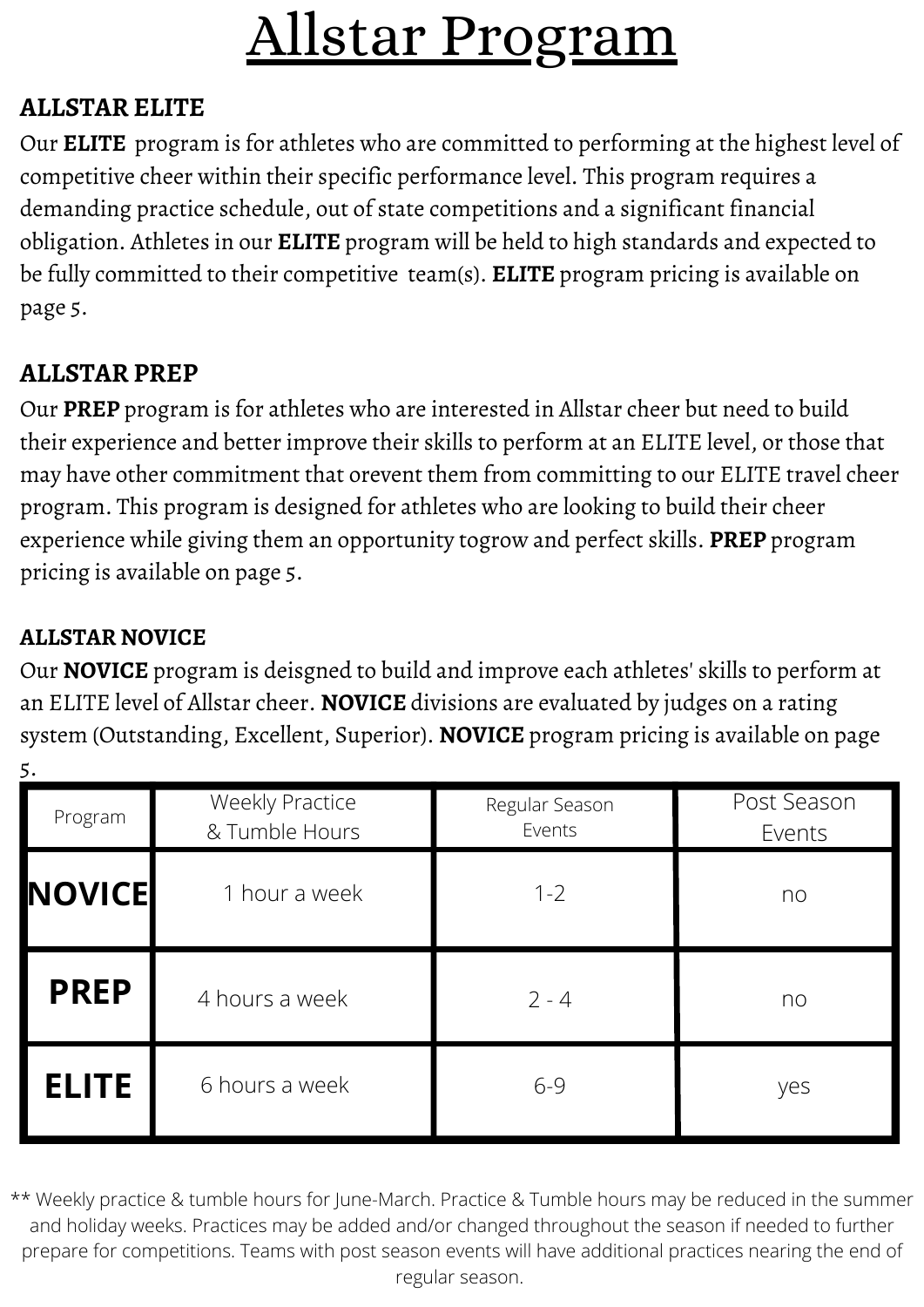# rogram Costs

#### **NOVICE**

#### **Tuition**

\$75.00/mo

### **PREP**

#### **Tuition**

\$220.00/mo

- Tuition includes one 1-hour tumbling class

#### **Tuition Discount**

Prep program athletes have the option of paying the full annual tuition by June 15 and will receive a full \$200.00 discount. Payments made between June 16-25 will receive a \$100.00 discount. *No paymentswill be accepted for annualtuition (10months) afterJune 25.*

## **ELITE**

#### **Tuition**

\$275.00/mo

- Tuition includes one 1-hour tumbling class

#### **Tuition Discount**

Elite program athletes have the option of paying the full annual tuition by June 15 and will receive a full \$350.00 discount. Payments made between June 16-25 will receive a \$250.00 discount. *No paymentswill be accepted for annualtuition (11months) afterJune 25.*

#### **Sibling Discounts**

The highest level athlete is charged full price, while each additional sibling receives 10% off their tuition.

#### **Post Season Costs (Elite only)**

Elite teams that have consistent scores and earned bids will be attending Post Season event(s). Families will incur additional costs for extra practices (tuition) needed nearing the end of Regular Season, coaches fees, apparel fees, and registration fees associated with accepting post season

#### bids.

#### **Allstar Fees**

A separate fee is paid on the 10th of every month beginning in June. This fee is based on the projected expenses for competition registration fees, coaches' competition expenses, and coaches' travel. These costs are added up and then divided by 6 months, which determines the monthly Allstar Fees. Payments are made June-November. However, in the event the actual expenses are more than what was projected, any additional balance will be paid in December as a 7th payment. The last payment will be adjusted to the exact remaining amount due (typically less than the regular monthly payment).

#### **Additional Fees**

Attire order forms will be available in May. Order as directed on the form (new or returning athletes). (ELITE ONLY) - USASF Fee will be paid directly on their website. Choreography Fees (\$350, plus \$100 per crossover), Music Fees (\$200.00) & Season Commitment Fees (\$200.00).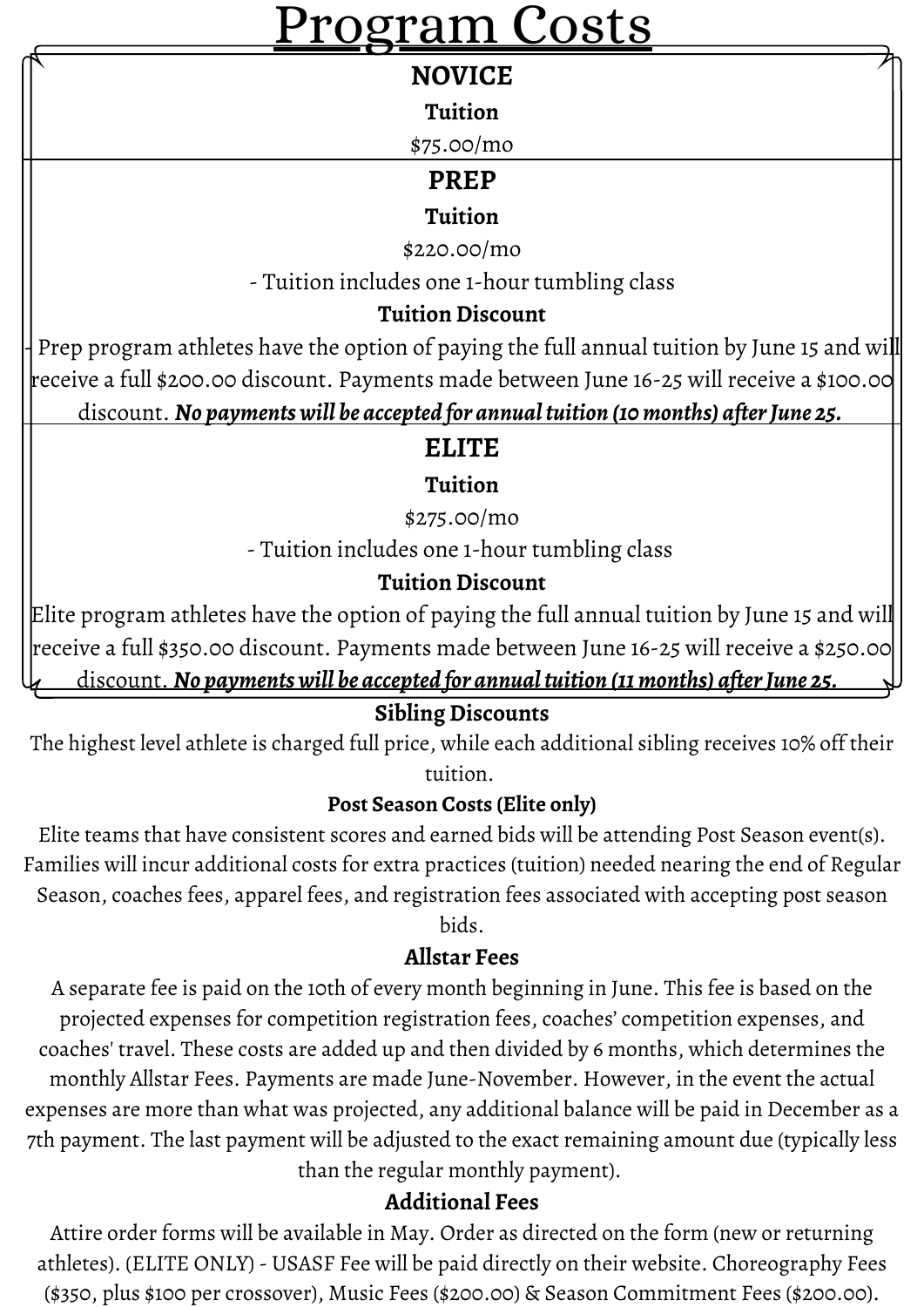# Important Dates

# **Choreography Camp**

## **ELITE**

June 6-12, 2022 Times will be released later - plan on all day, every day

### **PREP**

TBD - Scheduling in process

# **First Fees Due**

# **ELITE**

- June 1 Choreography Fee (\$350.00), Season Commitment Fee (\$200.00) 1. \*NOTE: This fee will be put towards your total Attire order, which will lower your attire costs\*, Season 14 Contract due, Season 14 Registration due
- 2. June 10 -First Allstar payment
- June 15 First Tuition payment (if not annual) 3.
- June 15 Annual Tuition payment (\$350 discount if paid by June 15) 4.
- June 25 Last call for Annual Tuition payment (\$250 discount if paid 5. between June 16-25)

# **PREP**

- June 1 Season Commitment Fee due (\$200.00) \*NOTE: This fee will be put 1. towards your total Attire order, which will lower your attire costs\*, Season 14 Contract due, Season 14 Registration due
- 2. June 10 First Allstar payment
- June 15 First Tuition payment (if not annual) 3.
- June 15 Annual Tuition payment (\$200 discount if paid by June 15) 4.
- June25 Last call for Annual payment (\$100 discount if paid between June 5. 16-25)

## **NOVICE**

- June 1 Season 14 Registration Due 1.
- 2. June 10 First Allstar payment
- June 15 First Tuition payment 3.